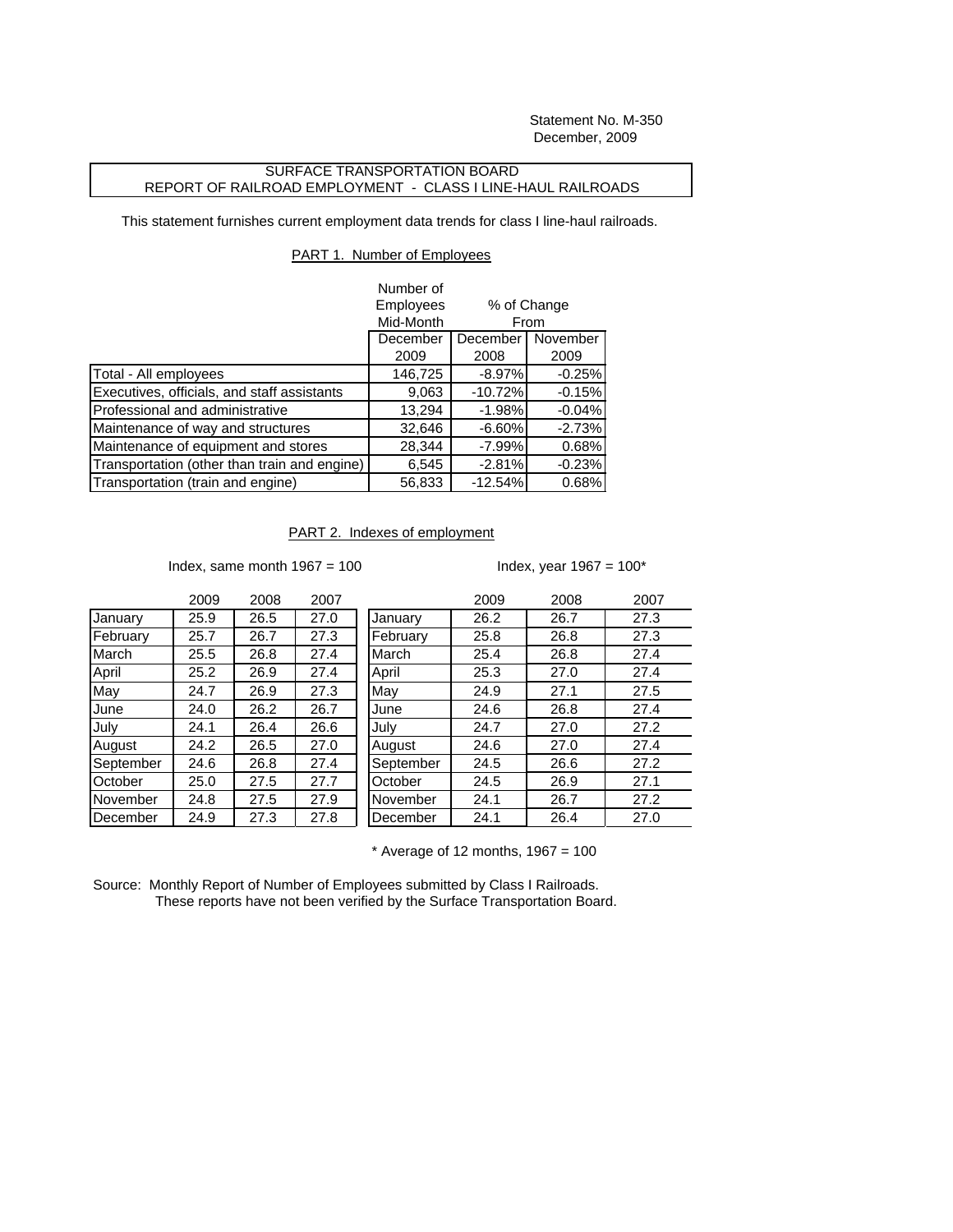| <b>CARRIER</b><br>December, 2009 |        | L <sub>100</sub>                | L200   | L300   | L400   | L500  | L600   | TOTAL   |
|----------------------------------|--------|---------------------------------|--------|--------|--------|-------|--------|---------|
| <b>BNSF</b>                      | 130500 | 1.728                           | 3.765  | 7.876  | 6,869  | 1.390 | 13,580 | 35,208  |
| <b>CSX</b>                       | 121500 | 1.158                           | 2,636  | 5.848  | 5.087  | 1,735 | 10.441 | 26,905  |
| CN/GT C                          | 114900 | 377                             | 493    | 1.821  | 838    | 366   | 1,934  | 5,829   |
|                                  |        | (Includes all CN US Operations) |        |        |        |       |        |         |
| <b>KCS</b>                       | 134500 | 293                             | 338    | 449    | 357    | 78    | 1.218  | 2.733   |
| <b>NS</b>                        | 117100 | 1.905                           | 2.666  | 5.967  | 5.376  | 1.421 | 10.580 | 27.915  |
| <b>SOO</b>                       | 137700 | 142                             | 285    | 511    | 394    | 133   | 938    | 2.403   |
| UP                               | 139400 | 3.460                           | 3.111  | 10.174 | 9.423  | 1.422 | 18,142 | 45,732  |
|                                  |        |                                 |        |        |        |       |        |         |
| <b>TOTAL</b>                     |        | 9,063                           | 13.294 | 32.646 | 28,344 | 6,545 | 56,833 | 146,725 |
|                                  |        |                                 |        |        |        |       |        |         |
| <b>NRPC</b>                      | 103000 | 1.392                           | 4.854  | 2.932  | 5.048  | 2.867 | 3.408  | 20.501  |

|              |               | December December November |               |               | % Change |  |  |
|--------------|---------------|----------------------------|---------------|---------------|----------|--|--|
|              | 2009          | 2008                       | 2009          | Year          | Month    |  |  |
| $L$ 100      | 9,063         | 10,151                     | 9,077         | $-10.72%$     | $-0.15%$ |  |  |
| L200         | 13,294        | 13,562                     | 13,299        | $-1.98%$      | $-0.04%$ |  |  |
| L 300        | 32.646        | 34.953                     | 33,561        | $-6.60%$      | $-2.73%$ |  |  |
| L400         | 28,344        | 30,807                     | 28,153        | -7.99%        | 0.68%    |  |  |
| L500         | 6,545         | 6,734                      | 6,560         | $-2.81%$      | $-0.23%$ |  |  |
| L600         | 56,833        | 64,982<br>56,447           |               | $-12.54%$     | 0.68%    |  |  |
| <b>TOTAL</b> | 146,725       | 161,189                    | 147,097       | $-8.97%$      | $-0.25%$ |  |  |
|              |               |                            |               | Ratio         | Ratio    |  |  |
|              | 1967          |                            | 2009          | Corresp.      | Average  |  |  |
|              | <b>Months</b> |                            | <b>Months</b> | <b>Months</b> | Month    |  |  |
| January      | 614,766       |                            | 159,511       | 25.9          | 26.2     |  |  |
| February     | 610,335       |                            | 156,997       | 25.7          | 25.8     |  |  |
| March        | 608,751       |                            | 154,960       | 25.5          | 25.4     |  |  |
| April        | 611,136       |                            | 154,263       | 25.2          | 25.3     |  |  |
| May          | 613,824       |                            | 151,536       | 24.7          | 24.9     |  |  |
| June         | 624,153       |                            | 149,689       | 24.0          | 24.6     |  |  |
| July         | 623,096       |                            | 150,400       | 24.1          | 24.7     |  |  |
| August       | 619,419       |                            | 150,064       | 24.2          | 24.6     |  |  |
| September    | 606,714       |                            | 149,428       | 24.6          | 24.5     |  |  |
| October      | 597,271       |                            | 149,020       | 25.0          | 24.5     |  |  |
| November     | 593,568       |                            | 147,097       | 24.8          | 24.1     |  |  |
| December     | 590,100       |                            | 146,725       | 24.9          | 24.1     |  |  |

Source: Monthly Report of Number of Employees submitted by Class I Railroads. These reports have not been verified by the Surface Transportation Board.